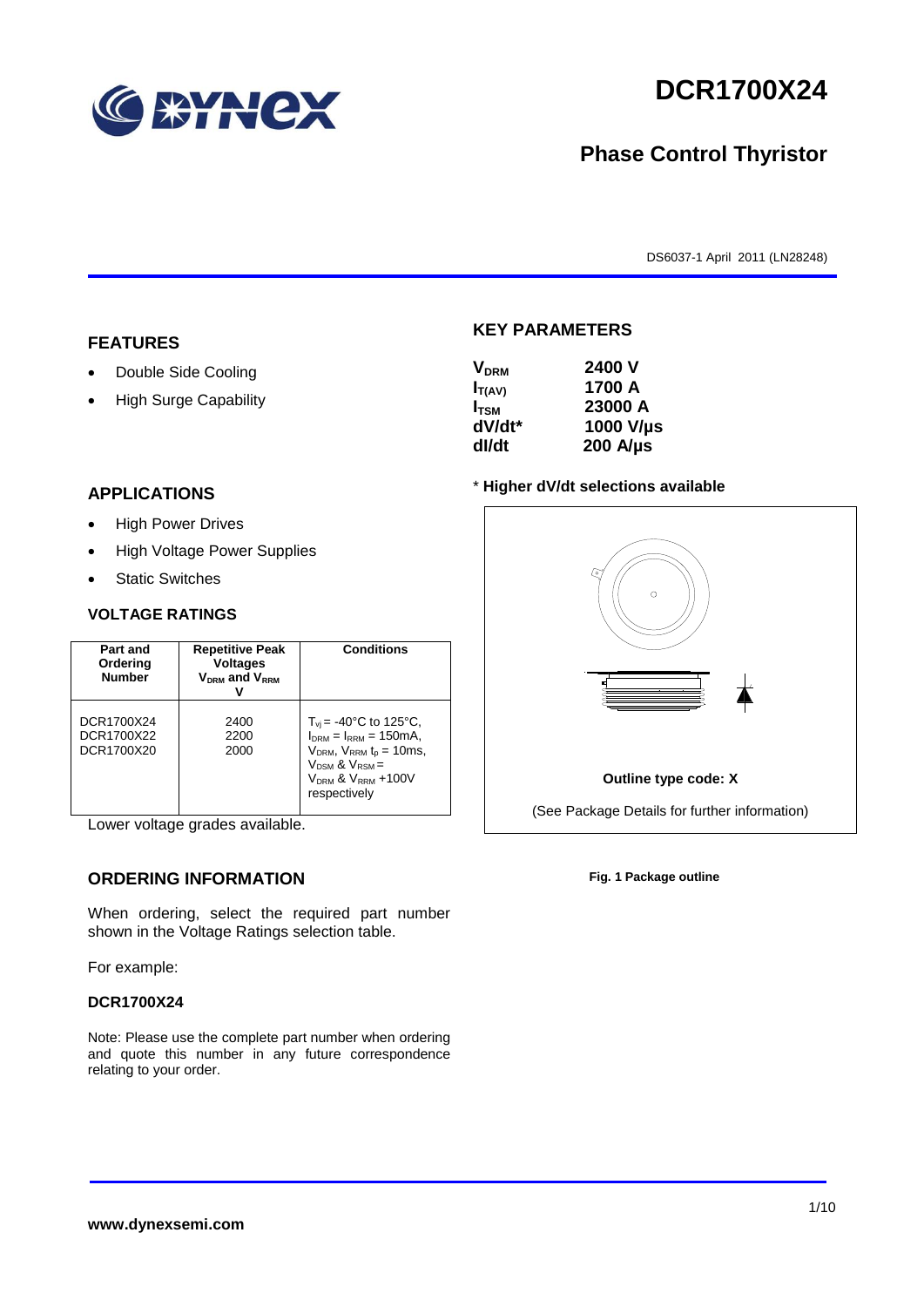

## **CURRENT RATINGS**

**Tcase = 60°C unless stated otherwise**

| Symbol             | <b>Parameter</b>                     | <b>Test Conditions</b>   | Max. | <b>Units</b> |
|--------------------|--------------------------------------|--------------------------|------|--------------|
| Double Side Cooled |                                      |                          |      |              |
| $I_{T(AV)}$        | Mean on-state current                | Half wave resistive load | 1700 | A            |
| $I_{T(RMS)}$       | RMS value                            | $\overline{\phantom{a}}$ | 2670 | Α            |
| Iт                 | Continuous (direct) on-state current | $\overline{\phantom{a}}$ | 2400 | Α            |

#### **SURGE RATINGS**

| Symbol       | <b>Parameter</b>                        | <b>Test Conditions</b>                           | Max. | <b>Units</b>      |
|--------------|-----------------------------------------|--------------------------------------------------|------|-------------------|
| <b>I</b> TSM | Surge (non-repetitive) on-state current | 10ms half sine, $T_{\text{case}} = 125^{\circ}C$ | 23.0 | kA                |
| $l^2t$       | $I2t$ for fusing                        | $V_R = 0$                                        | 2.65 | MA <sup>2</sup> s |

#### **THERMAL AND MECHANICAL RATINGS**

| Symbol           | <b>Parameter</b>                      | <b>Test Conditions</b>    |    | Min.  | Max.  | <b>Units</b> |
|------------------|---------------------------------------|---------------------------|----|-------|-------|--------------|
| $R_{th(j-c)}$    | Thermal resistance – junction to case | Double side cooled        | DC |       | 0.018 | °C/W         |
| $R_{th(c-h)}$    | Thermal resistance – case to heatsink | Double side cooled        | DC |       | 0.005 | °C/W         |
| $T_{\nu j}$      | Virtual junction temperature          | <b>Blocking VDRM/VRRM</b> |    |       | 125   | °C           |
| $T_{\text{stg}}$ | Storage temperature range             |                           |    | $-40$ | 140   | °C           |
| $F_m$            | Clamping force                        |                           |    | 26    | 34    | kN           |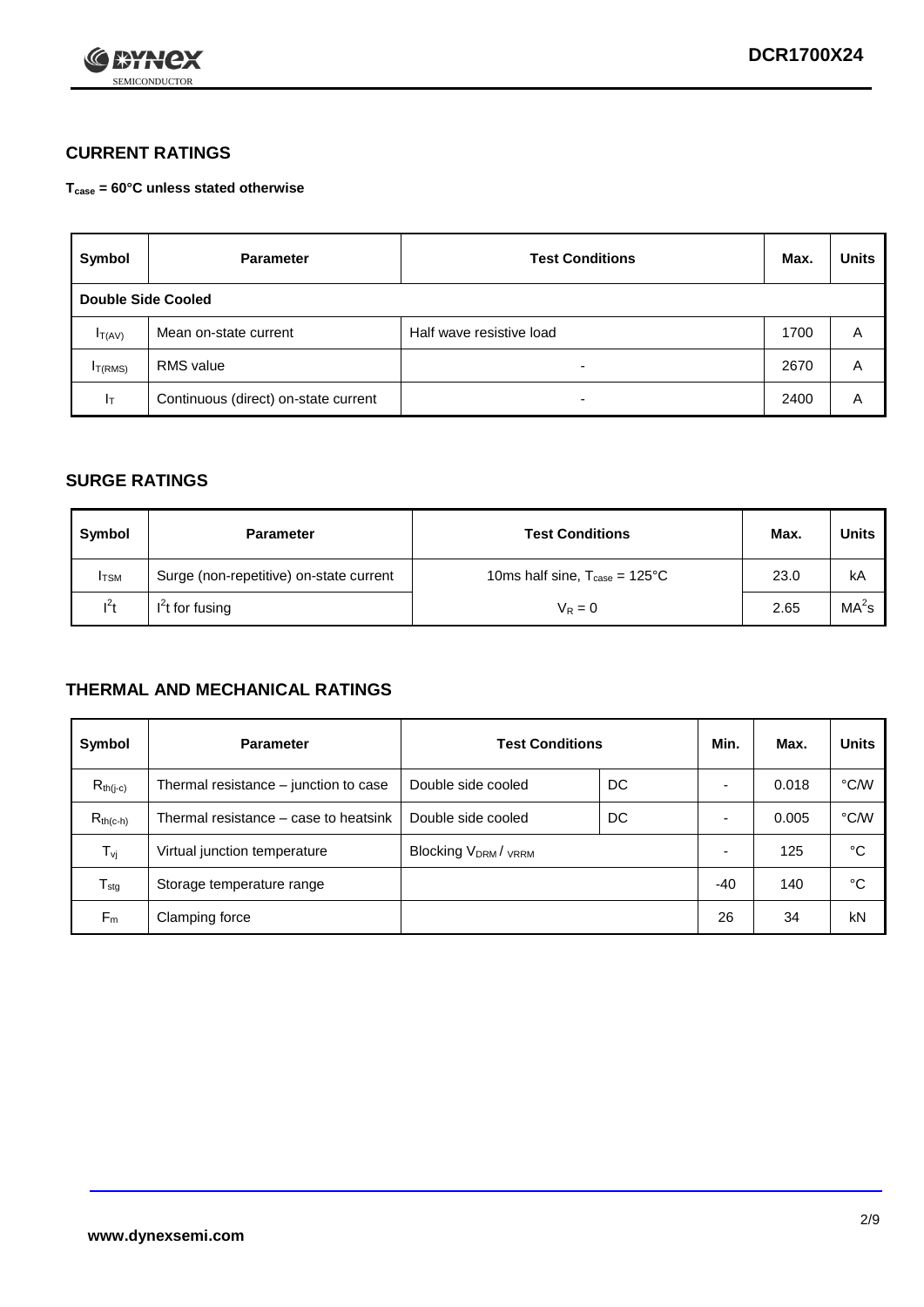

# **DYNAMIC CHARACTERISTICS**

| Symbol            | <b>Parameter</b>                                              | <b>Test Conditions</b>                                       |                 | Min.                     | Max.                     | <b>Units</b> |
|-------------------|---------------------------------------------------------------|--------------------------------------------------------------|-----------------|--------------------------|--------------------------|--------------|
| <b>IRRM</b> /IDRM | Peak reverse and off-state current                            | At $V_{RRM}/V_{DRM}$ , $T_{case} = 125^{\circ}C$             |                 | $\overline{\phantom{a}}$ | 150                      | mA           |
| dV/dt             | Max. linear rate of rise of off-state voltage                 | To 67% $V_{DRM}$ , T <sub>i</sub> = 125°C, gate open         |                 | 1000                     | $\overline{\phantom{a}}$ | $V/\mu s$    |
| dl/dt             | Rate of rise of on-state current                              | From 67% $V_{DRM}$ to 2000A                                  | Repetitive 50Hz | $\overline{\phantom{a}}$ | 200                      | $A/\mu s$    |
|                   |                                                               | Gate source 30V, 10 $\Omega$ ,                               | Non-repetitive  | $\overline{\phantom{a}}$ | 1000                     | $A/\mu s$    |
|                   |                                                               | $t_r$ < 0.5µs, T <sub>i</sub> = 125°C                        |                 |                          |                          |              |
| $V_T$             | On-state voltage                                              | $I_T = 3000A$ , $T_{case} = 125^{\circ}C$                    |                 |                          | 1.65                     | $\vee$       |
| $V_{T(TO)}$       | Threshold voltage - Low level                                 | $T_{\text{case}} = 125^{\circ}C$                             |                 | $\blacksquare$           | 0.96                     | $\vee$       |
| $r_{\text{T}}$    | On-state slope resistance - Low level                         | $T_{\text{case}} = 125^{\circ}C$                             |                 | $\overline{a}$           | 0.23                     | $m\Omega$    |
| $t_{\rm gd}$      | Delay time                                                    | $V_D = 67\%$ V <sub>DRM</sub> , gate source 30V, 10 $\Omega$ |                 | $\overline{\phantom{a}}$ | 3.0                      | μs           |
|                   |                                                               | $t_r = 0.5 \mu s$ , $T_i = 25^{\circ}C$                      |                 |                          |                          |              |
| $t_q$             | Turn-off time                                                 | $T_i$ = 125°C, $V_R$ = 100V, dl/dt = 10A/µs,                 |                 | $\overline{\phantom{a}}$ | 300                      | μs           |
|                   |                                                               | $dV_{DR}/dt = 20V/\mu s$ linear to 67% $V_{DRM}$             |                 |                          |                          |              |
| $Q_{\rm S}$       | Stored charge<br>$I_T = 2000A$ , tp = 1000us, $T_i = 125$ °C, |                                                              |                 | 3500                     | μC                       |              |
| $I_{RR}$          | Reverse recovery current                                      | $dl/dt = 10A/\mu s$ ,                                        |                 | $\blacksquare$           | 170                      | A            |
| ΙL.               | Latching current                                              | $T_i = 25^{\circ}C,$                                         |                 | $\overline{\phantom{a}}$ | 1                        | A            |
| Iн                | Holding current                                               | $T_i = 25^{\circ}C,$                                         |                 |                          | 200                      | mA           |

## **GATE TRIGGER CHARACTERISTICS AND RATINGS**

| Symbol          | <b>Parameter</b>         | <b>Test Conditions</b>                | Max. | Units |
|-----------------|--------------------------|---------------------------------------|------|-------|
| V <sub>GT</sub> | Gate trigger voltage     | $V_{DRM}$ = 5V, $T_{case}$ = 25°C     | 3    | V     |
| $V_{GD}$        | Gate non-trigger voltage | At 40% $V_{DRM}$ , $T_{case}$ = 125°C | TBD  | V     |
| Iст             | Gate trigger current     | $V_{DRM}$ = 5V, $T_{case}$ = 25°C     | 300  | mA    |
| <b>I</b> GD     | Gate non-trigger current | At 40% $V_{DRM}$ , $T_{case}$ = 125°C | TBD  | mA    |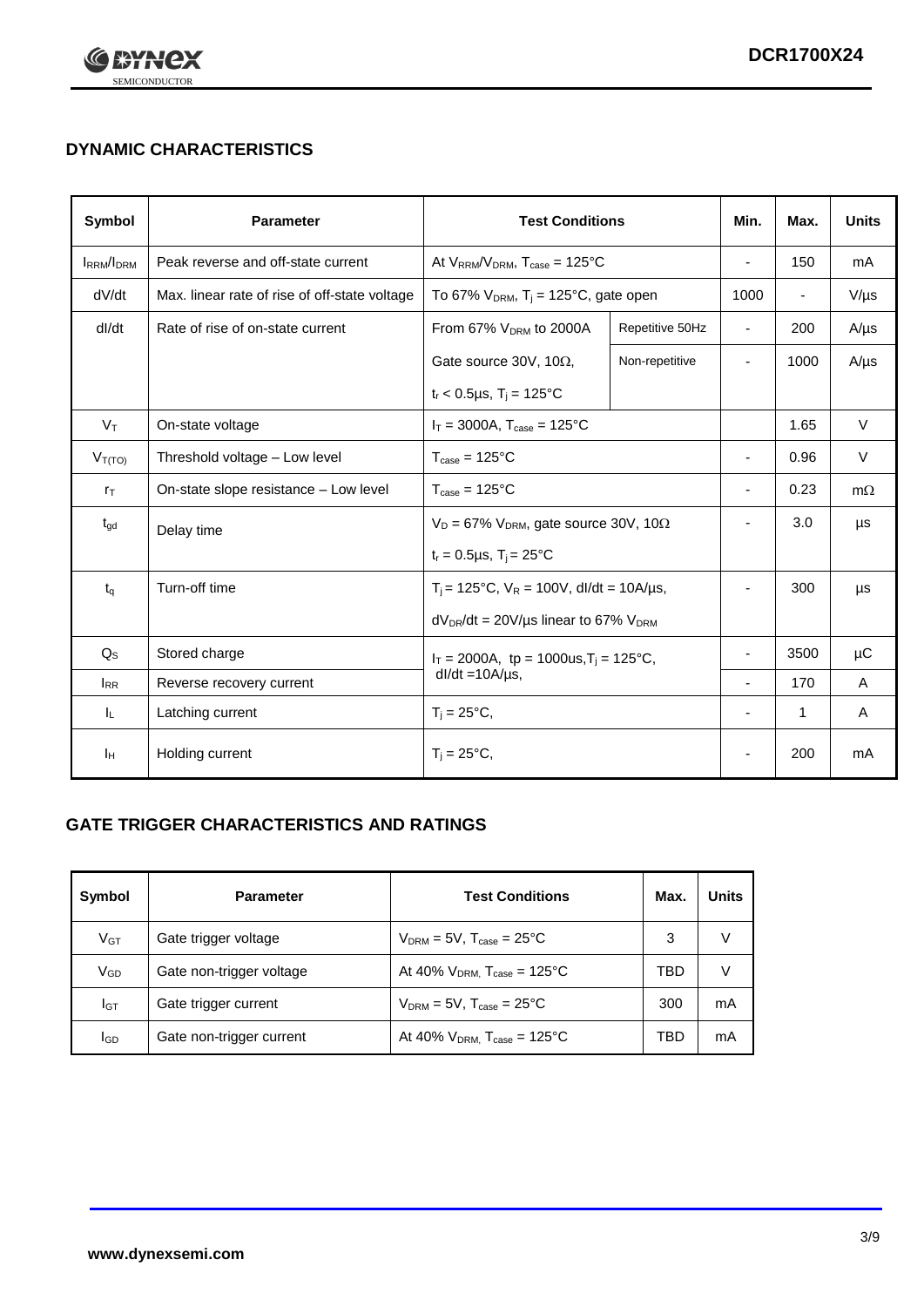

# **CURVES**



**Fig.2 Maximum &minimum on-state characteristics**



**Fig.3 Maximum (limit) transient thermal impedance – junction to case (°C/W)**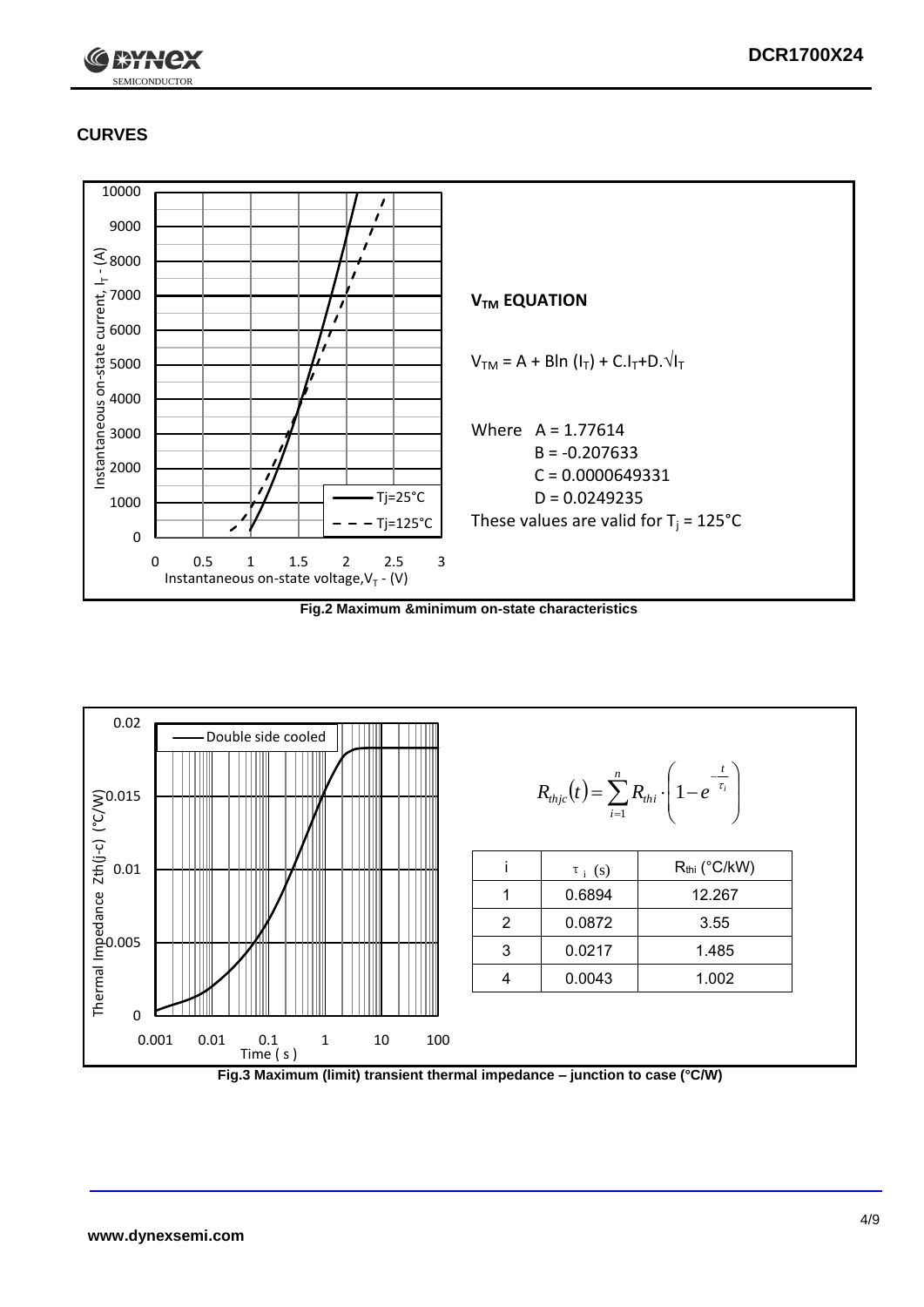





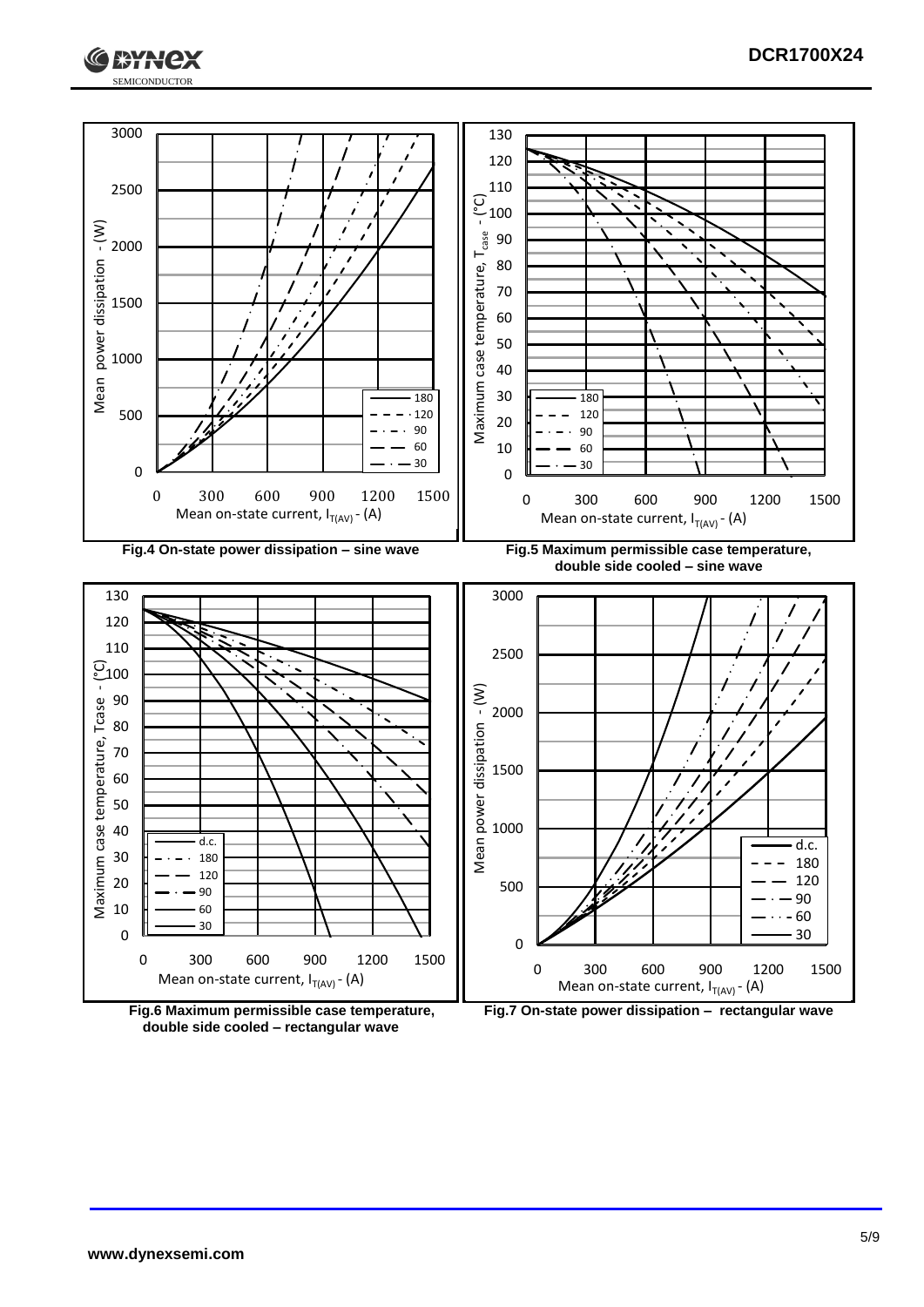



1 10 100 Rate of decay of on-state current, di/dt - (A/us)

**Fig.10 Stored charge vs di/dt Fig.11 Reverse recovery current vs di/dt** Rate of decay of on-state current, di/dt - (A/us)

1 10 100

**RYNCX**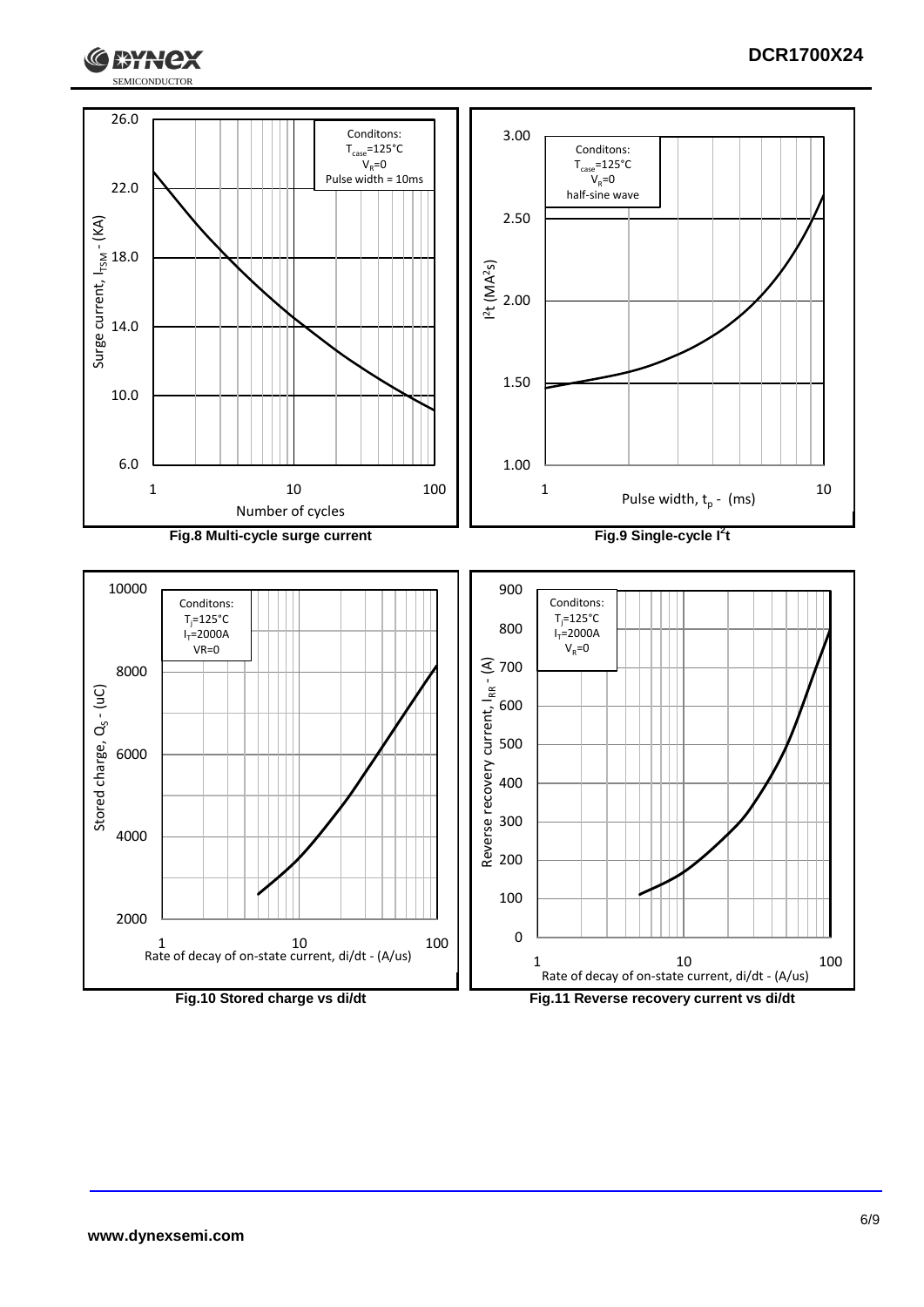

**Fig.12 Gate characteristics**



**Fig.13 Gate characteristics**

SEMICONDUCTOR

**RYH**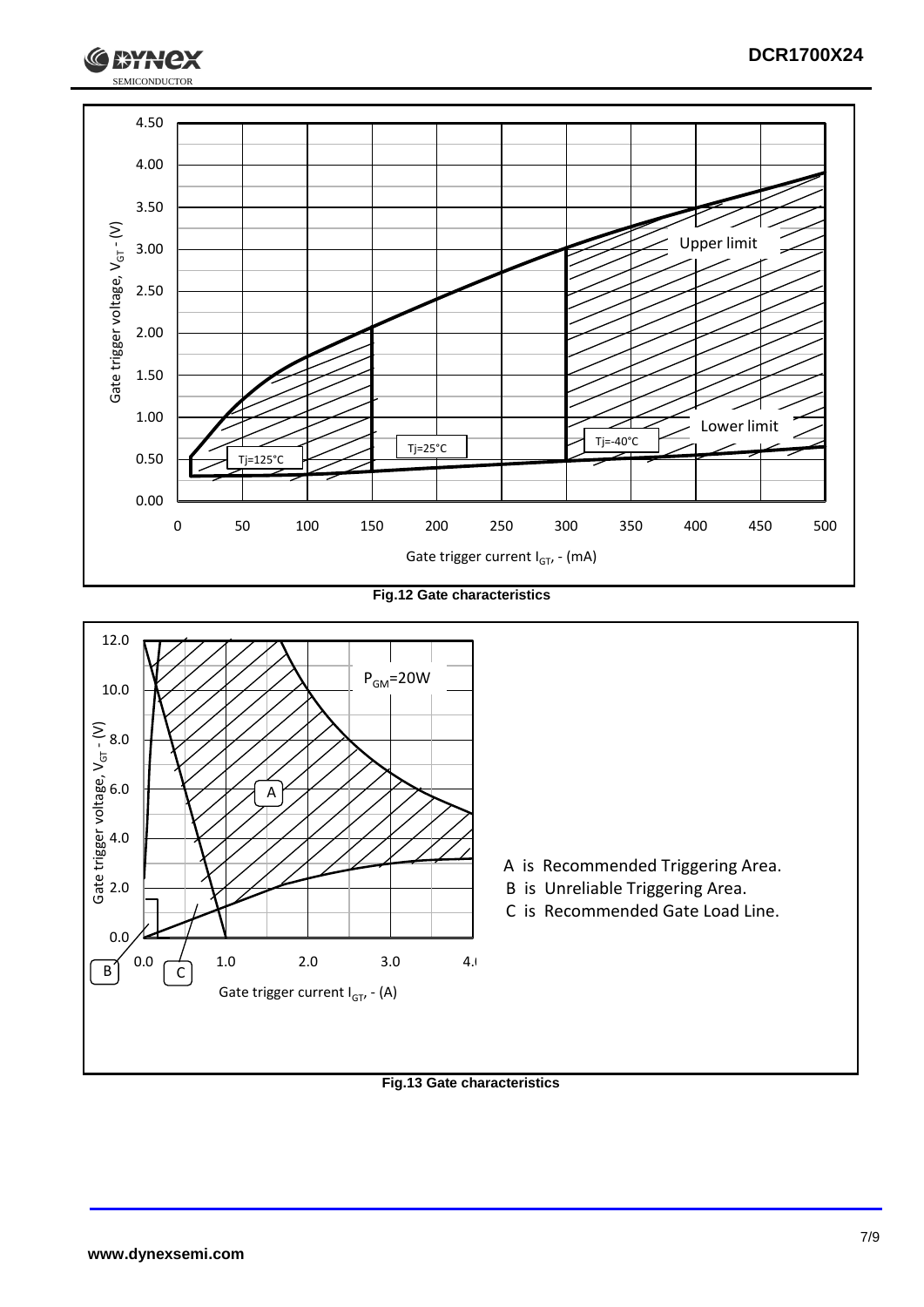

## **PACKAGE DETAILS**

For further package information, please contact Customer Services. All dimensions in mm, unless stated otherwise. DO NOT SCALE.



**Fig.14 Package outline**